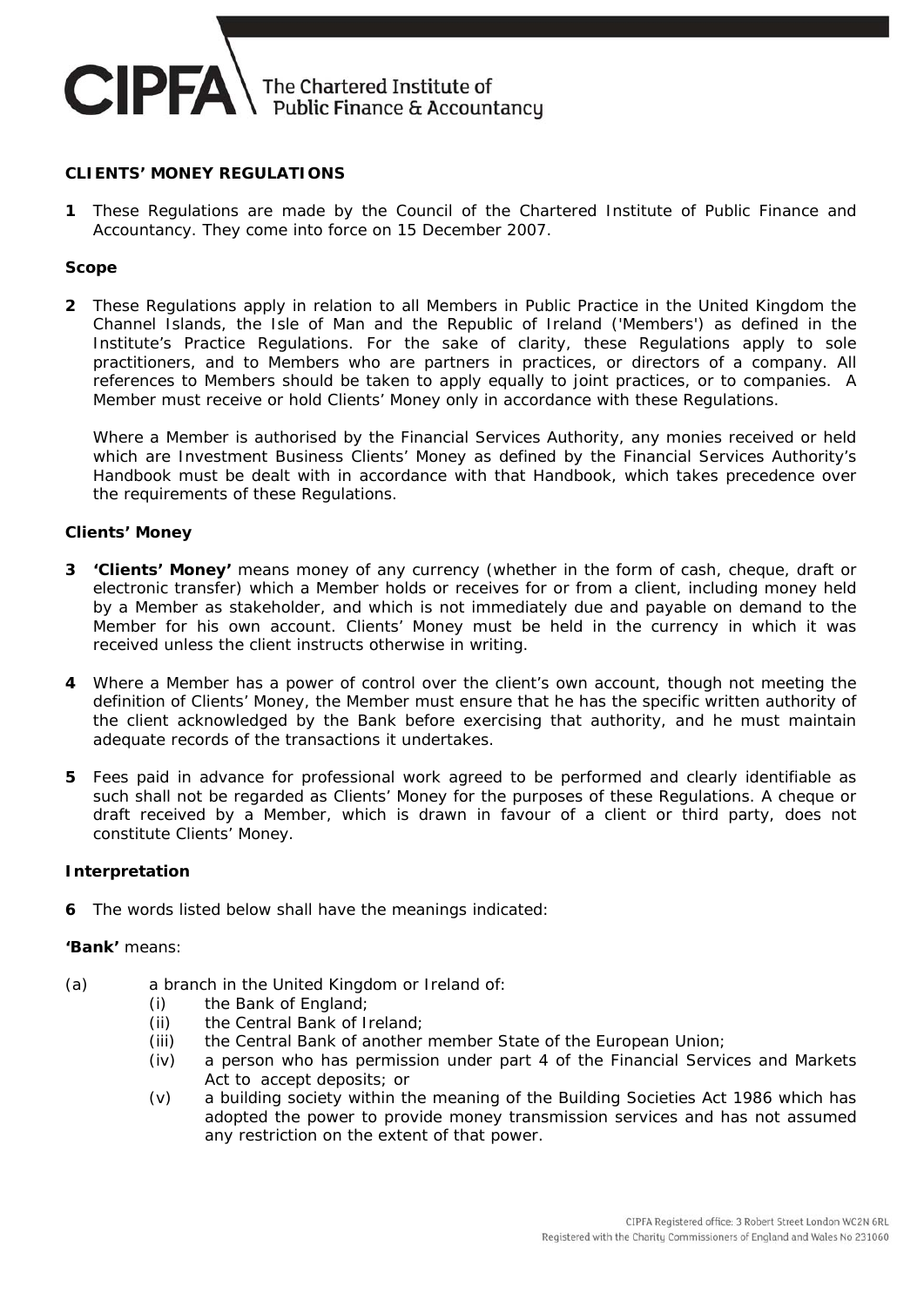- (b) a branch outside the United Kingdom or Ireland of
	- (i) a bank within the meaning of paragraph (a) above;
	- (ii) a bank which is a subsidiary or parent company of such a bank;
	- (iii) a credit institution, as defined in the First EU Banking Coordination Directive number 77/780 (EEC), established in a member State of the European Union other than the United Kingdom or Ireland and duly authorised by the relevant supervisory authority in that member State; and
- (c) (i) a bank on the Island of Guernsey that is registered as a Deposit Taker under the Banking Supervision (Bailiwick of Guernsey) Law 1994;
	- (ii) a bank on the Island of Jersey including a registered person under the Banking Business (Jersey) Law 1991;
	- (iii) a bank on the Isle of Man including a bank which is licensed under the Isle of Man Banking Act 1998.

**'Client Bank Account'** is an account at a Bank in the name of the Member separate from other accounts of the Member which may be either a general account or an account designated by the name of a specific client or by a number or letters allocated to that account and which, in all cases, includes the word 'client' in its title.

**'Council'** means the Council of the Institute, or any Committee, entity or individual delegated by Council to exercise any powers or discharge any functions on its behalf.

**'Mixed Monies'** means monies received (whether in the form of cash, cheque, draft or electronic transfer) or held by a Member in terms of Regulation 9 which comprises or includes Clients' Money and money due to the Member.

(Note: for any Member authorised by the Financial Services Authority, any monies so received or held which include an element of Investment Business Clients' Money, as defined by the Financial Services Authority's Handbook, must be dealt with in accordance with the Handbook.)

**'Notice'** means written notice sent by first-class pre-paid recorded delivery to a Member's place of business or given in person by the Council (or its nominee) to any Member.

**7** References in these Regulations to any statutory provision or European legislation shall include any statutory modification or re-enactment thereof and any amendment thereto.

### **Client identification**

**8** Before holding any Clients' Money on behalf of a Client the Member must first verify the identity of the Client. (See Explanatory Note 8 below.)

### **Opening a Client Bank Account**

- **9** (a) Subject to Regulation 11 hereof, a Member who receives or holds Clients' Money or Mixed Monies or money which under Regulation 11 hereof the Member is required to pay into a client account, must immediately open one or more Client Bank Accounts. Any Member may maintain one or more Client Bank Accounts as appropriate. All money which is Clients' Money must be held in a Client Bank Account.
	- (b) On opening a Client Bank Account, a Member must notify the Bank in writing that:
		- (i) all money standing to the credit of that account is held by the Member as Clients' Money and that the Bank is not entitled to combine the account with any other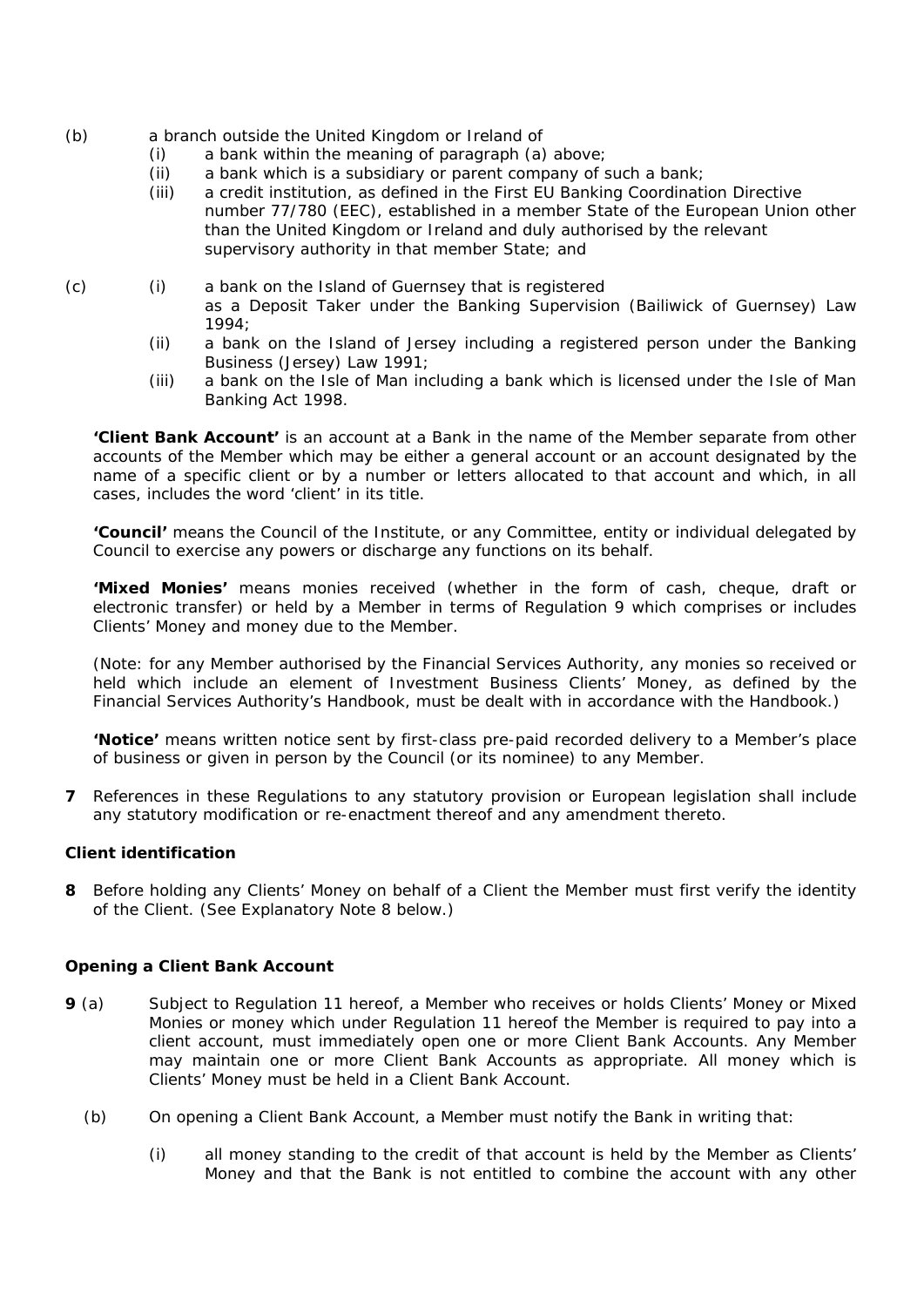account or exercise any right to set off or counterclaim against money in that account in respect of any money owed to it on any other account of the Member;

- (ii) interest payable on the money in the account must be credited to that account;
- (iii) the Bank must describe the account in its records to make it clear that the money in the account does not belong to the Member; and
- (iv) the Bank must acknowledge in writing that it accepts these terms.
- (c) For a Client Bank Account in the United Kingdom or Ireland, if the Bank does not provide the acknowledgement required under sub-paragraph (b) above within 20 business days of the Member sending the notice, the Member must:
	- (i) withdraw all money from the account;
	- (ii) close the account; and
	- (iii) deposit the money with another Bank in a Client Bank Account; or
	- (iv) as a last resort, return the money to the client.
- (d) A Member may only hold Clients' Money in a Bank outside the United Kingdom or Ireland if the client is informed in writing:
	- (i) of the country or territory where the account will be held; and
	- (ii) either that the Bank has given the acknowledgement required under Regulation 9(b)(iv), or where the Bank's acknowledgement has not been received, the Member has advised the client that the Clients' Money held in that account may not be protected as effectively as it would if held in a Bank in the United Kingdom or Ireland; and
	- (iii) the client has agreed in writing to the money being paid into, or remaining in, that Bank.
- (e) A Member may not hold Clients' Money (or money which would, if held in a Bank (see Regulation 6) be Clients' Money) outside the European Union unless:
	- (i) the client is informed in writing of the country or territory where the account will be held; and
	- (ii) the client has agreed in writing to the money being paid into, or remaining in, the institution where the money is held; and
	- (iii) the client accepts in writing that where money is so held it will not have the protection afforded by these Regulations.

### **Payment into a Client Bank Account**

- **10** Clients' Money or Mixed Monies received by a Member must be paid immediately into a Client Bank Account, or to the client.
- **11** A Member must only pay money into a Client Bank Account, if:
	- (a) the Member is required to make such payment under these Regulations; or
	- (b) the money is the Member's own money and:
		- (i) it is required to be so paid for the purpose of opening and maintaining the account and the amount is the minimum amount required for that purpose; or
		- (ii) it is so paid in order to restore in whole or in part any money paid out of the account in contravention of these Regulations.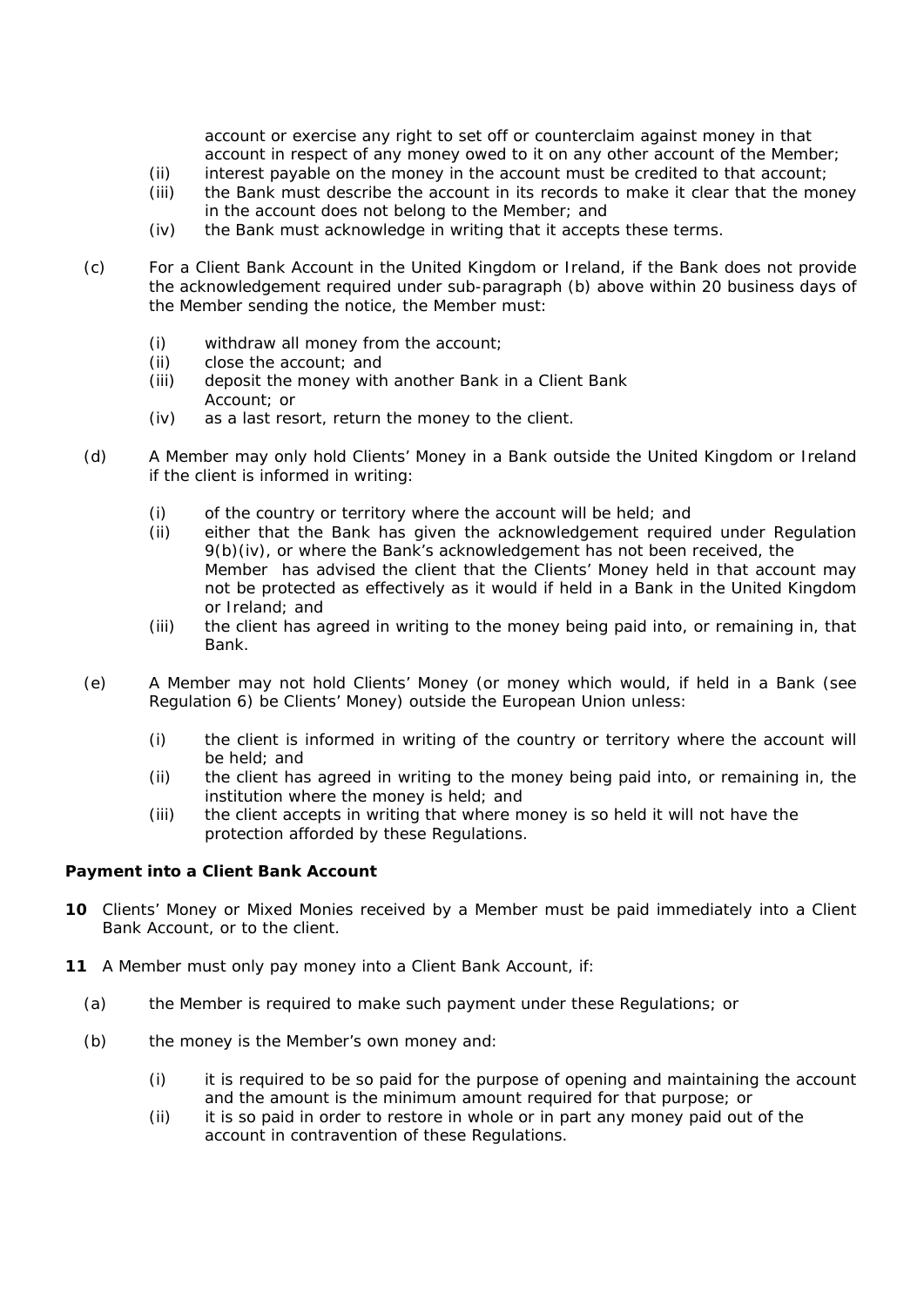- **12** A Member shall not be regarded as having breached Regulations 10 and 11 simply because it transpires that money which the Member paid into a Client Bank Account in the reasonable belief that it was required so to do under these Regulations should not have been paid into such an account, provided that immediately upon discovering the error the Member takes the necessary steps to withdraw the money which has been paid into such account in error.
- **13** Where money of any one client in excess of £10,000 is held or is expected to be held by the Member for more than 30 days, the money must be paid into a Client Bank Account designated by the name of the client or by a number or letters allocated to that account.

 (Note: The Client Bank Account in this Regulation must be a separate account, rather than a memorandum account in the Member's books. In other words, the account will be for that client (or clients acting jointly) only.)

### **Interest**

**14** Subject to Regulations 15 and 16, a Member must:

- (a) place Clients' Money in an interest-bearing account unless the interest earned would not be material (see Explanatory Note 5 below); and
- (b) ensure that a fair rate of interest (see Explanatory Note 5 below) on the money is earned; and
- (c) ensure that all interest earned is paid or credited to the client, or as the client instructs in writing.
- **15** Regulation 14 shall not apply to Clients' Money held by a Member as stakeholder though a Member may not itself earn interest on it unless Regulation 16 applies.
- **16** The Member and the client may agree in writing different arrangements for the payment of interest on Clients' Money held. This agreement may be in the engagement letter with the client.
- **17** It shall be a breach of these Regulations if a Member fails to comply with any of the terms of any such agreement as is referred to in Regulation 16.
- **18** For the purposes of Regulations 14 to 17 Clients' Money held by a Member for two or more clients acting together in one or more transaction must be treated as though held for a single client.

# **Withdrawal from a Client Bank Account**

- **19** When a cheque or draft including money which is not Clients' Money is paid into a Client Bank Account, the money which is not Clients' Money must be withdrawn as soon as the cheque or draft is cleared.
- **20** A Member may withdraw from a Client Bank Account:
	- (a)
- (i) money, not being Clients' Money, paid into a Client Bank Account for the purpose of opening or maintaining the account; or
- (ii) the element of Mixed Monies which are not Clients' Money;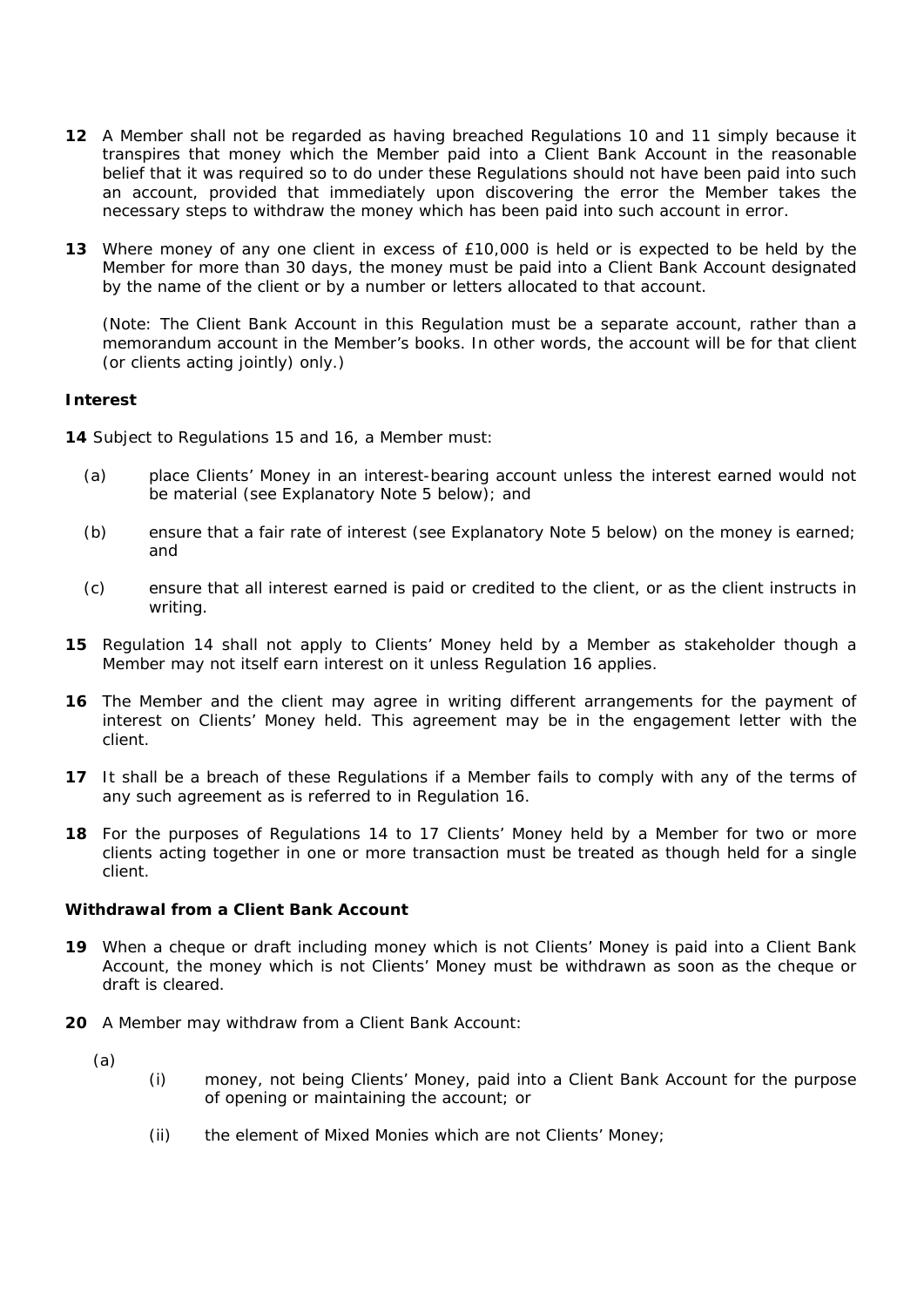- (b) money paid into a Client Bank Account contrary to these Regulations or which would have been so but for Regulation 12;
- (c) money required to be withdrawn under Regulation 19;
- (d) interest which the client has agreed in writing should not be paid to him (see Regulation  $16$ :
- (e) money properly required for a payment to a client;
- (f) money properly required for or towards payment of a debt due to the Member from a client otherwise than in respect of fees earned by the Member;
- (g) money withdrawn in accordance with Regulation 22, for or towards payment of fees payable to the Member by the client;
- (h) money drawn on a client's written authority or in conformity with any written contract between the Member and the client;
- (i) money which may be properly transferred into another Client Bank Account or into a bank account in the name of an individual client or clients acting jointly (see Regulation 18).

Members should agree with the client on whose authority any withdrawal from the Client Bank Account may be made. In particular, any authority delegated by the Member to another person, including another partner in his practice, or an employee, must be given in writing and be signed by the Member.

- **21** The Member must ensure that at all times the sum of the credit balances held for all clients is at least equal to the total balance held in all Client Bank Accounts and that no amount may be withdrawn from the bank account for any client which is greater than the credit balance held for that client.
	- **22** Money may only be withdrawn from a Client Bank Account for or towards payment of fees payable by the client to the Member if:
		- (a) the precise amount thereof has been agreed by the client or has been finally determined by a court or arbiter; or
		- (b) the fees have been accurately calculated in accordance with a formula agreed in writing by the client on the basis of which the amount thereof can be determined; or
		- (c) thirty days have elapsed since the date of delivery to the client of a statement of fees and the client has not questioned the amount therein specified as due.
	- **23** Monies which, in terms of Regulation 20, are payable to the Member, shall be withdrawn as soon as reasonably practicable.

### **Records and Reconciliation**

- **24** A Member must keep Clients' Money records (including the notice and acknowledgement under Regulation 9(b)(iv)) which show:
	- (a) details of all money paid into and out of all Client Bank Accounts;
	- (b) entries of all Clients' Money paid direct to the client, or, on the client's instructions, paid to a third party, identifying that person;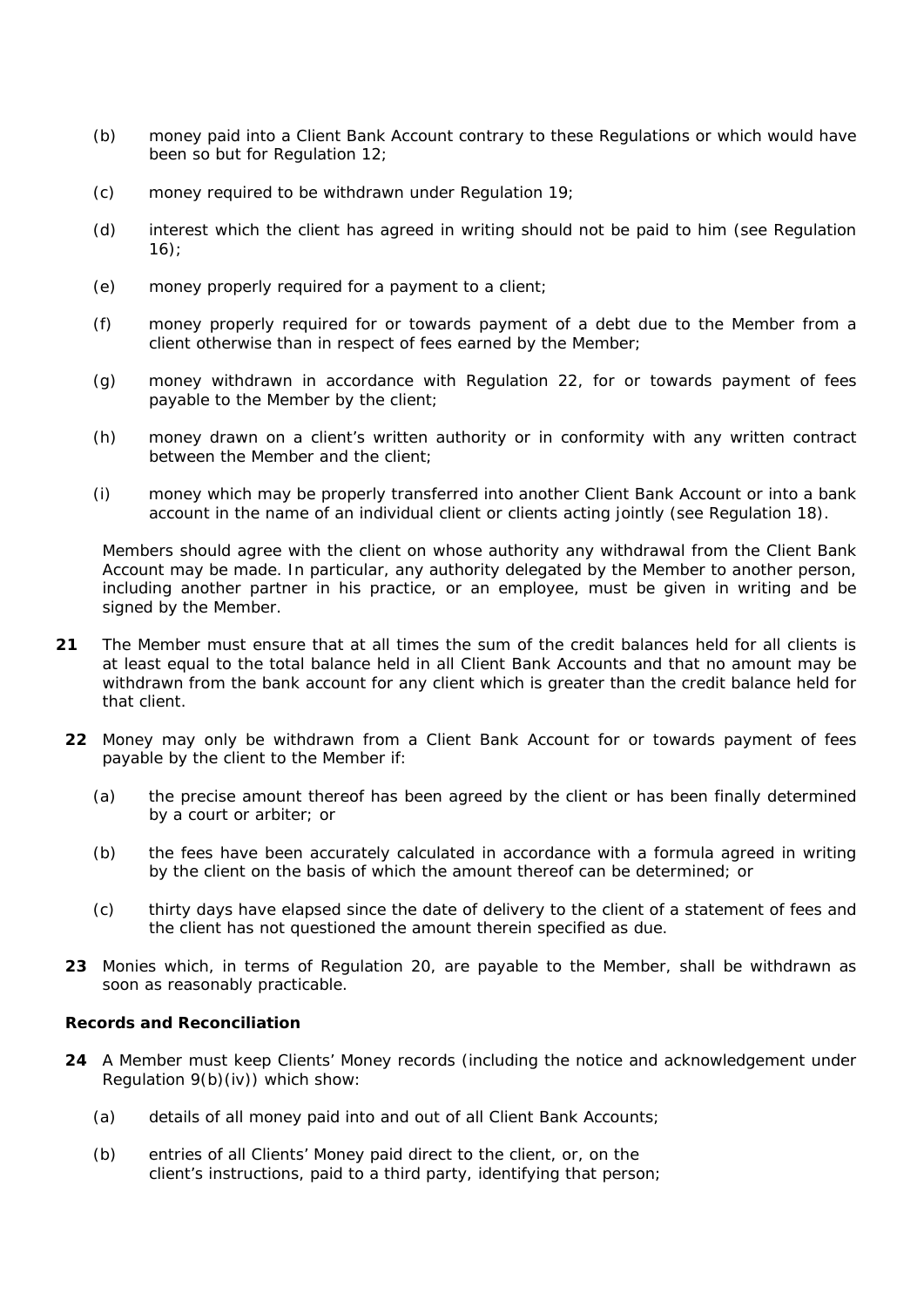- (c) entries of all cheques received and endorsed over by the Member to the client or, on the client's instruction, endorsed over to a third party, identifying that person;
- (d) entries of all electronic transfers received or made of money and transferred direct to the client or, on the client's instructions, transferred to a third party, identifying that person; and
- (e) details of all transactions on each client's ledger account which will easily identify the balance held for each client and which will reconcile to the total of Clients' Money held in the Client Bank Accounts.
- **25** A Member must:
	- (a) at least once every five weeks, reconcile the total balances on all Client Bank Accounts with the total corresponding credit balances in respect of Clients, as recorded by him, and where any difference arises, correct it immediately; and
	- (b) at the same time as carrying out the reconciliation under sub-paragraph (a) above, reconcile the balance on each Client Bank Account, as recorded by him, with the balance on that account as set out in the statement issued by the Bank and, where any difference arises, correct it immediately, unless the difference arises solely as a result of timing differences.
- **26** Records kept in accordance with Regulations 24, 25 and 27(a) shall be preserved for at least 6 years from the date on which they were made and the Member shall hold them available for inspection.

#### **Returns and Reports**

- **27** Members must:
	- (a) confirm annually through the Institute's Practice Assurance Annual Return that they meet the requirements of these Regulations and shall supply such evidence as these Regulations and/or Council may require to support such confirmation; and
	- (b) review at least annually whether systems that they have maintained have been adequate to enable them:
		- (i) to comply with these Regulations;
		- (ii) to carry out the reconciliations in accordance with Regulation 25; and
		- (iii) to prepare any return required under Regulation 27(a) and to confirm its compliance with these Regulations;

Except in the case of a sole practice, the review should be conducted by a partner who is not involved in the handling of Clients' Money.

Significant breaches of these Regulations require to be reported by the Member to the Institute or its nominee.

**28** To enable Council to ascertain whether or not these Regulations are being complied with Council may appoint a person or persons to inspect the books and records of the Member. Notice given by Council or on behalf of Council shall be signed by the Chief Executive, or his nominee and it shall be the responsibility of the Member to make books and records available for inspection in accordance with such a Notice.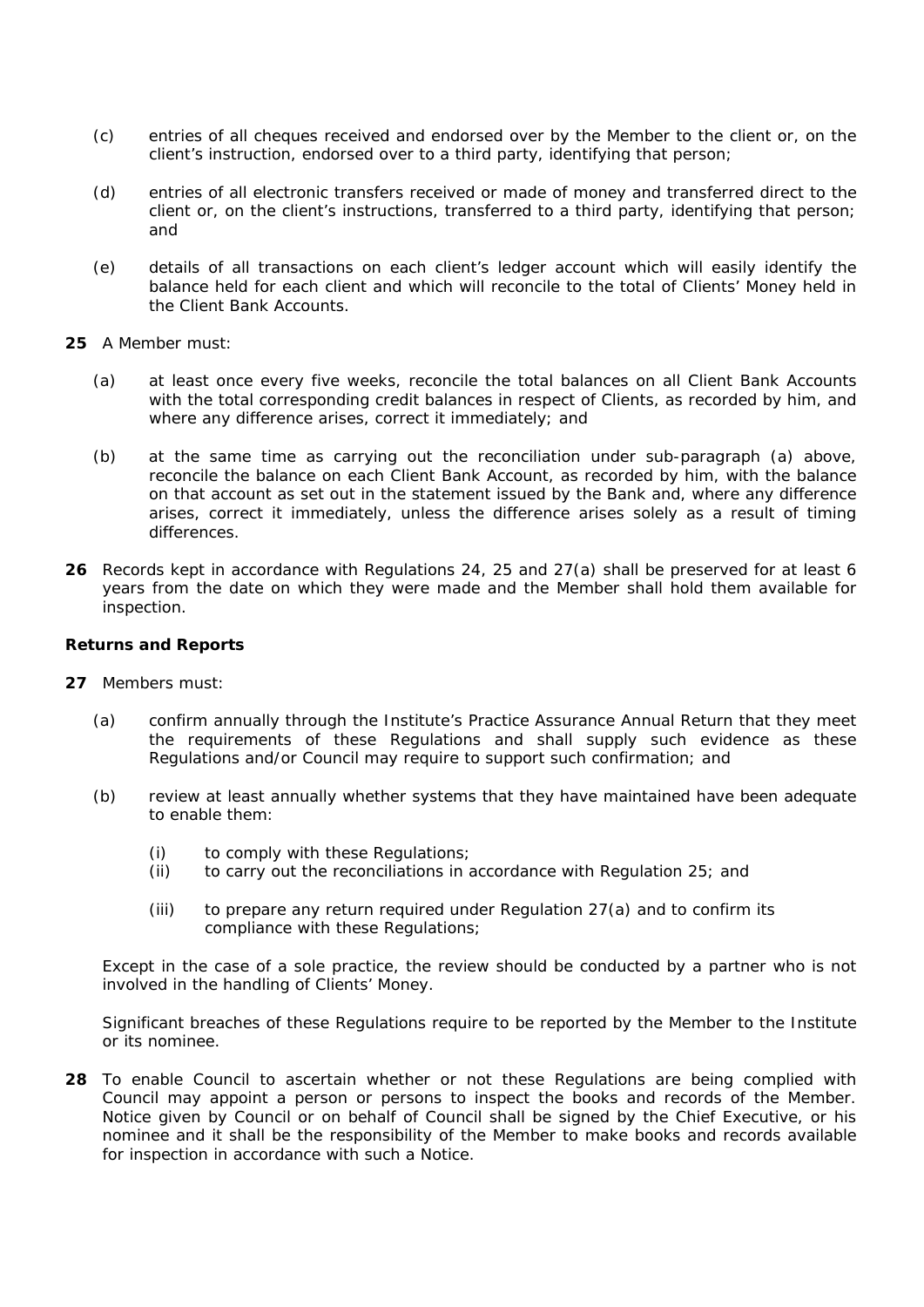### **The Responsibility of a Member in respect of breaches of these Regulations**

- **29** Every Member shall be responsible for any breach of these Regulations on the part of his practice unless he proves that responsibility for the breach was entirely that of another person.
- **30** Where as a result of any disciplinary proceedings which may arise out of a breach of these Regulations a Member is ordered to pay a fine, monetary penalty or costs, he shall be solely responsible for the payment.
- **31** A sole practitioner may not receive or hold Clients' Money unless he has arrangements with another appropriately qualified Member or an appropriate arrangement with a holder of a Practising Certificate issued by another member body of the Consultative Committee of Accountancy Bodies, or the Association of Accounting Technicians, or the Law Society to enable the proper distribution or processing of Clients' Money held by the Member in the event of the incapacity or death of the sole practitioner. All such Members holding Clients' Money at the date of coming into force of these Regulations (see Regulation 1) must inform Council or its nominee in writing of these arrangements within three months. Otherwise, notification of such arrangements must be made in writing before or immediately following the first receipt of Clients' Money by the Member, and immediately following any change (including cancellation) in the arrangement. (See Explanatory Note 10 below.)

#### **Unidentified and Untraced Clients**

**32** Where the ownership of Clients' Monies cannot, for whatever reason, be attributed to identifiable clients or their representatives, or cannot be sent to them because their whereabouts are unknown the money must be retained on deposit for the benefit of those clients.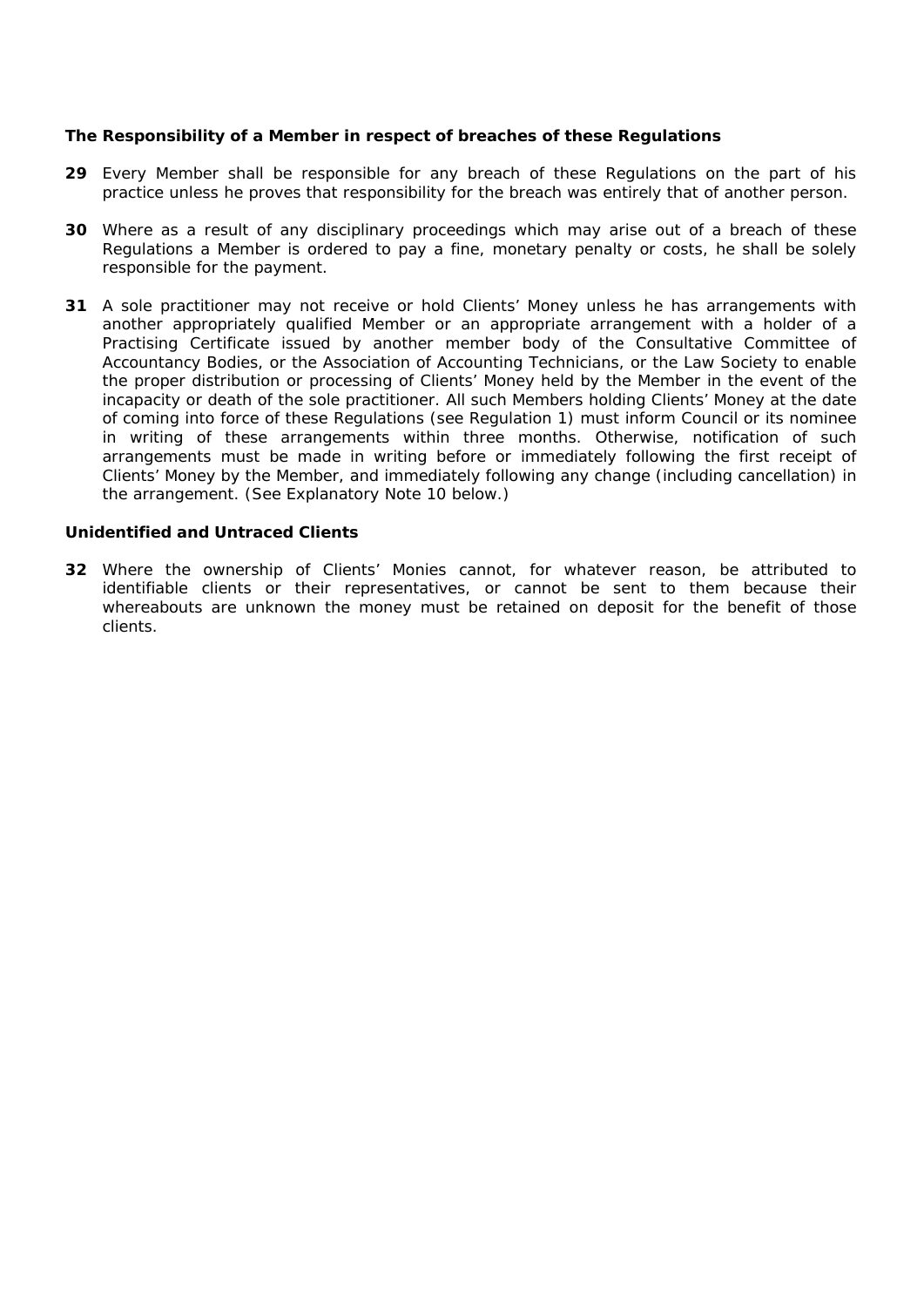## **Explanatory Notes**

(These notes do not form part of the Regulations)

- **1** For convenience only, these Regulations have been drafted in terms of the duties imposed on Members. However, these Regulations apply to sole practitioners, and to Members who are partners in practices, or directors of a company. All references to Members should be taken to apply equally to joint practices, or to companies.
- **2** A cheque or draft which is not Clients' Money shall be forwarded to the payee or dealt with in accordance with the client's written instructions. (See definition of Clients' Money.)
- **3** Money held by a Member as stakeholder is governed by these Regulations (Regulation 3) but the payment of interest provisions do not apply (Regulation 15).
- **4** Unless the Member agrees otherwise with a client (Regulation 16) a Client Bank Account must be an interest bearing account if 'material interest' would be likely to be earned within the meaning of Regulation 14 and any interest thereby received, or which ought to have been received, shall in the absence of such agreement be paid to the client in accordance with Regulation 14.
- **5** Interest would be material under Regulation 14 if the money is likely to be held for at least the number of weeks shown in the left hand column of the following table and the minimum credit balance of the client equals or is more than the sum in the right hand column (see Regulation 18 for 'aggregated' Clients' Money).

| Number of Weeks Minimum Balance |         |
|---------------------------------|---------|
| 8                               | £1,000  |
| 4                               | £2,000  |
| 2                               | £10,000 |
| 1                               | £20,000 |

This is merely a guide. The obligation of the Member is to take reasonable steps to ensure that the client does not lose material sums of interest because the money remains in low or noninterest bearing accounts. There may be circumstances, for example, where money should be placed on overnight deposit.

The fair rate of interest earned must be at least the minimum deposit rate offered publicly by a Bank for small deposits.

- **6** Interest on Clients' Money received by way of cheque should be calculated either from the day it is received or cleared. Both payments and withdrawals must be treated in the same way. If the Member chooses to credit interest from the date the cheque is cleared, and wants to include interest in a payment to a client, he should assume that the cheque will clear on the fifth business day after the cheque is sent to the client.
- **7** Whereas these Regulations govern the treatment and withdrawal of fees from monies held in a Client Bank Account, they do not relate to commissions received by the Member. In this respect, the attention of Members is drawn to 'Conflicts of interest and confidential information' in Section 220 in the Institute's SoPP on Ethics.
- **8** The Fédération des Experts Comptables Européens, of which the Institute is a member, is a signatory to the EU's 'Charter for the European Professional Associations in support of the fight against organised crime'. To comply with the obligations under the Charter, Members should verify the identity of a client before any money is held on behalf of that client.